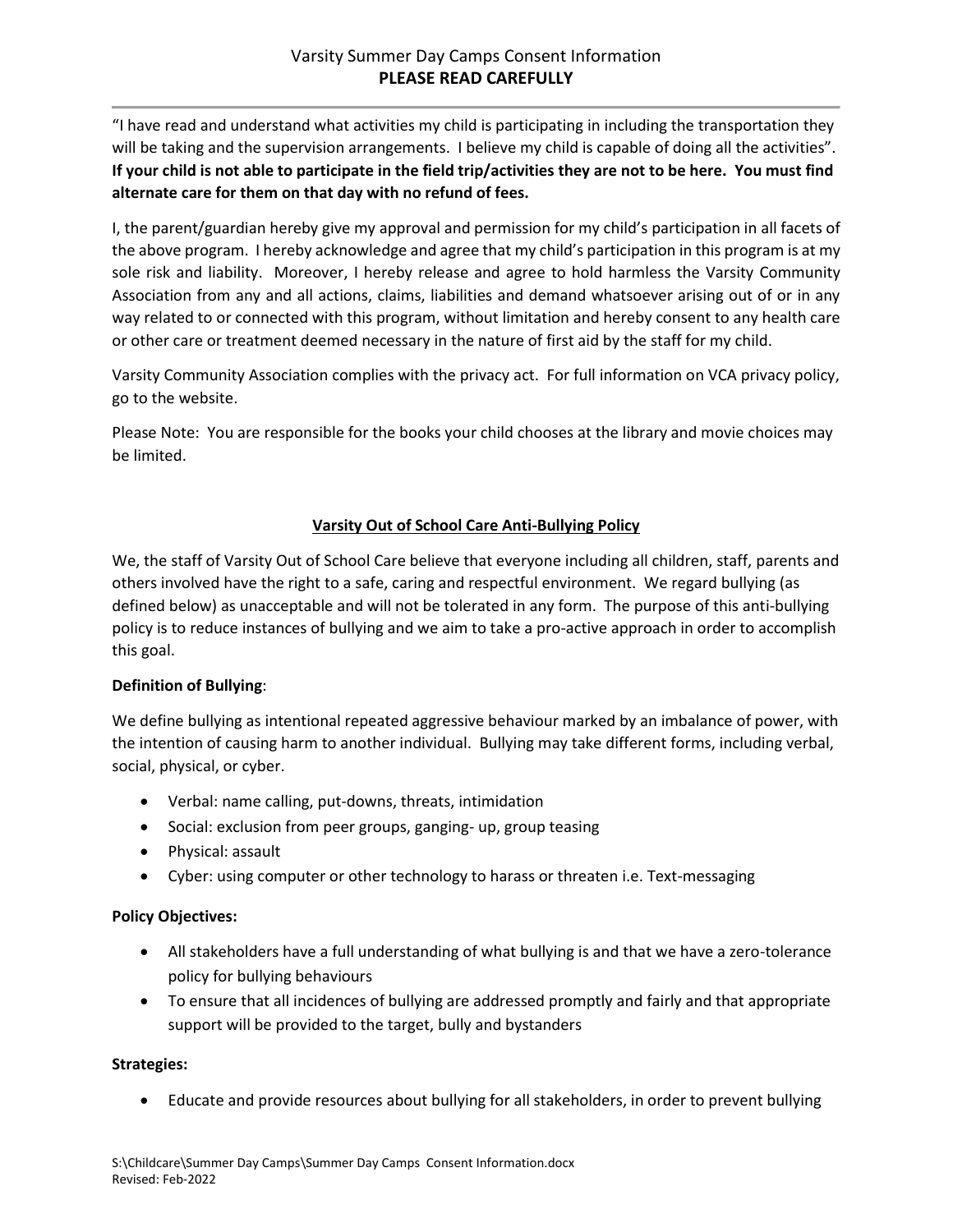- Actively monitoring behaviours to ensure that potential bullying situations are avoided
- All stakeholders must encourage reporting of all incidences of bullying behaviour
- Written and verbal communication with all parties involved in bullying situations
- Proper documentation of all bullying situations, as per the above definition
- When bullying incidences do occur and persist, consequences will be administered as per our child guidance policy.

## **Medication Policy**

We may administer medication to your child only when the following is in place:

- a) We have received written consent from you the parent ( a medication release form needs to be filled out)
- b) The medication is in the original labeled container.
- c) We will administer according to the labeled directions.
- d) The medication must be given directly to staff and not stored in child's belongings. We will ensure that all medication, except medication that may be needed in an emergency, is stored in a locked container that is inaccessible to children.

**IMPORTANT:** Children are not allowed to keep any medication in their backpacks/lockers awhile attending our program. All medications must be handed in to staff. The above paper work must be completed before we may administer it to your child.

### **Sunscreen/Bug spray/Polysporin/Afterbite Policy**

We will not provide sunscreen or bug spray for your child. If your child brings these items from home and needs help re-applying them – we the staff are available to assist.

### **Technology Policy**

We are a recreation based program and will limit access to technology here in our centre.

Children are encouraged to leave their personal gaming systems, cell phones, portable players at home, as there will not be a time to use them at the centre. The exception to this would occur on non-school days when a block of time would be announced and children would be welcome to enjoy their personal gaming devices at this time.

E-readers or tablets with reading function can be used for the purpose of reading and doing homework, preapproved by staff.

Portable music devices are welcome to be shared with the group (if all the lyrics are appropriate) – otherwise they must remain at home.